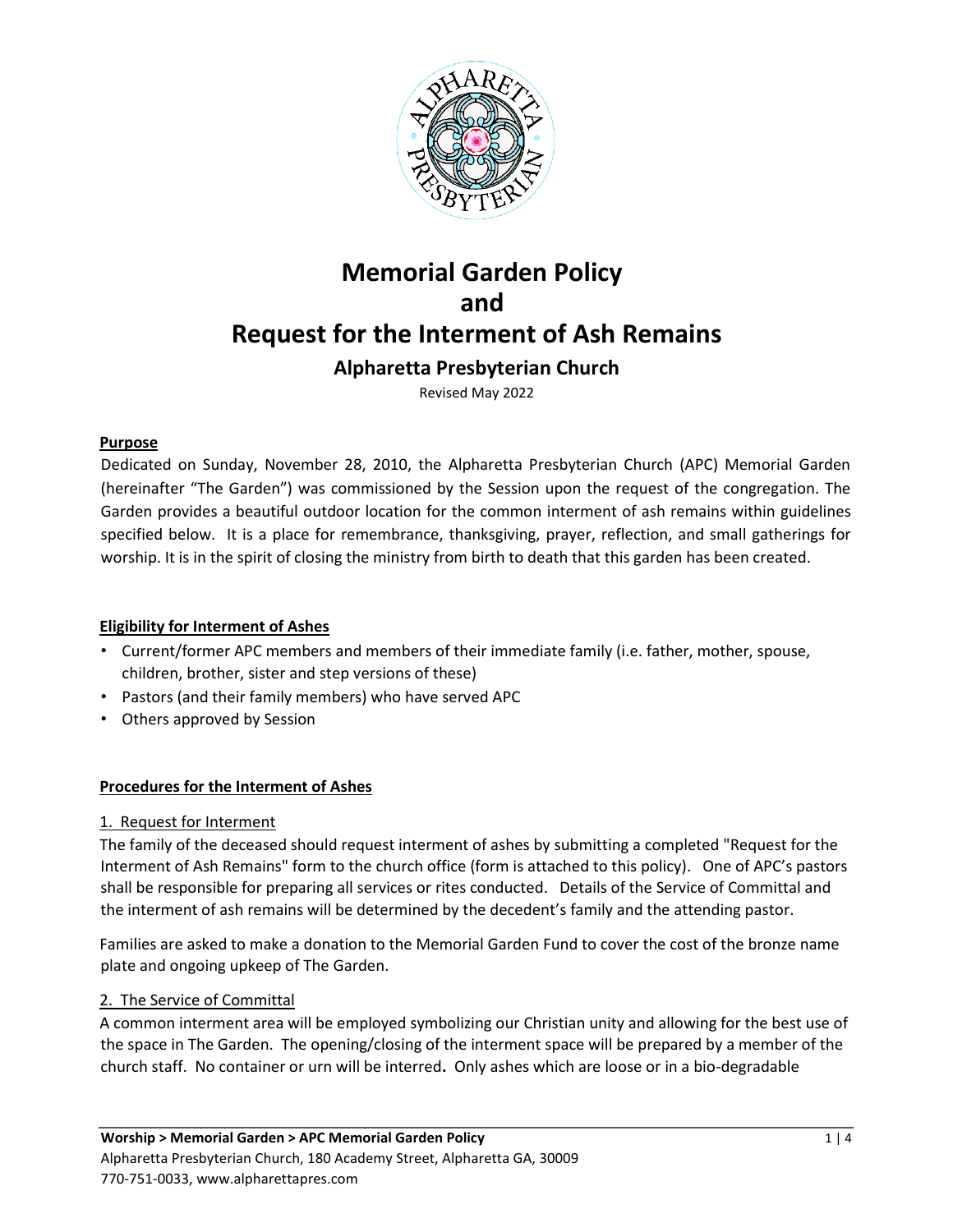container will be interred. The church will provide, on loan, a pottery urn which may be used for loose ashes during the Service of Committal. The urn shall be kept in the church sacristy or office.

## 3. Record of Ashes Interred

A record of those interred will be kept on a bronze plaque located in The Garden detailing the full name (including a suffix, if appropriate) and corresponding dates of birth and death. No titles or other designations will be used.

Names of others eligible for interment whose ash remains are not interred in The Garden may be recorded on the plaque. The standard donation will apply.

## **Administration and Maintenance**

A Memorial Garden Committee ("MGC") shall manage The Garden and report its actions to the Worship Committee on a regular basis. The MGC shall be comprised of between three and five APC members at large, one of whom must be an elder (seated or non-seated). The committee members would serve a threeyear term (renewable), by session appointment. The pastors and property manager shall assist the work of the MGC as ex-officio members.

The MGC will manage the garden regarding:

- 1. Interment of ashes
- 2. Maintenance
- 3. Plantings and landscaping
- 4. Finances (Memorial Garden Fund)
- 5. Other issues associated with The Garden, including recommendations to the Worship Committee regarding future suggested changes to this policy

The MGC will meet as necessary.

### **Exclusions**

- Ashes of animals of any kind are not to be considered for interment.
- There will be no markers, plantings, or additional decorations (flags, wind chimes, cut flowers, etc.) permitted.

### **Notice of Disclaimer**

The Garden is not a cemetery. No rights or special privileges of any nature are deemed or granted to families of those interred. All rights are reserved by Alpharetta Presbyterian Church, its officers and The MGC to make changes, now or in the future, including changes in the design and location of The Garden.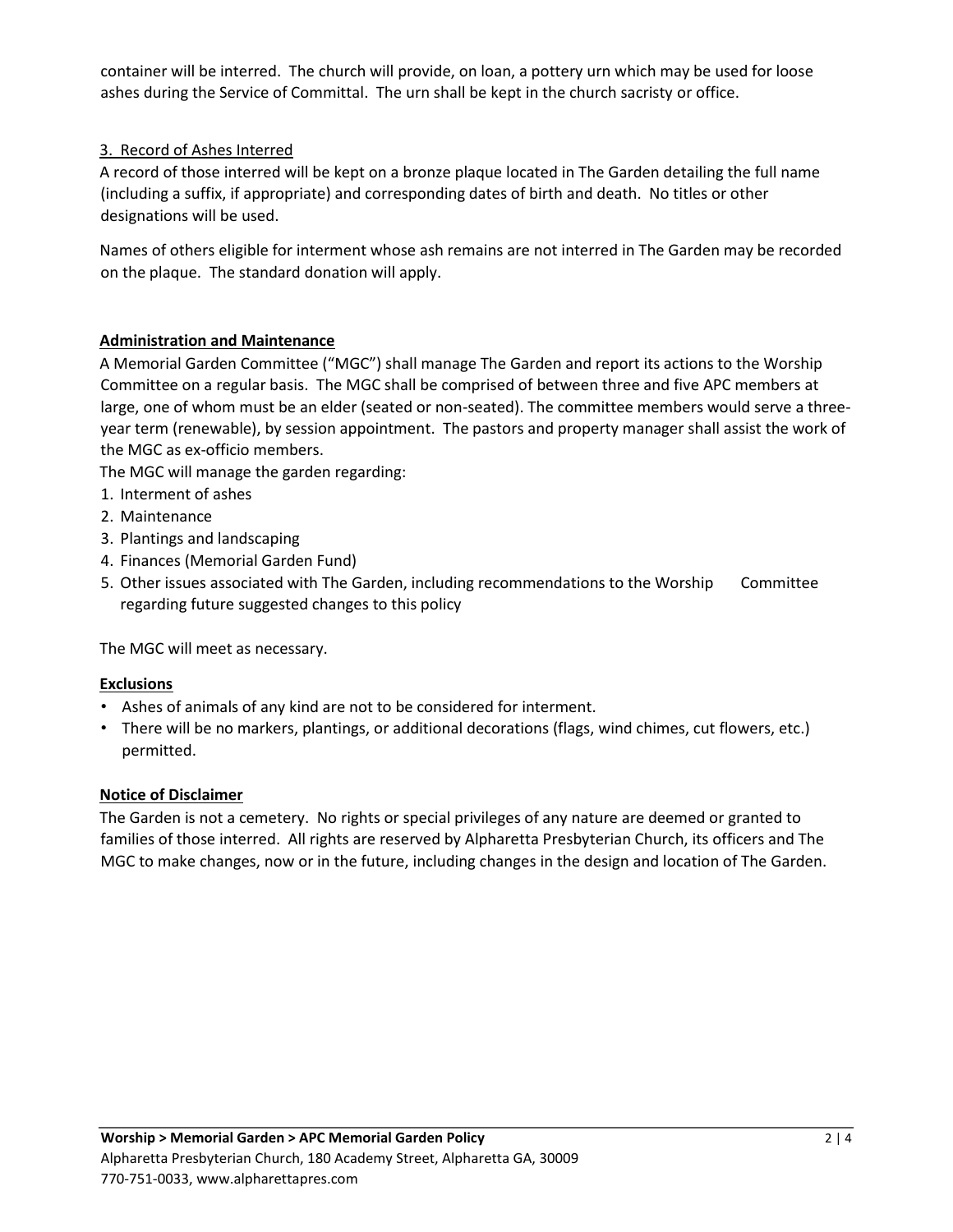

## **Memorial Garden Request for the Interment of Ash Remains**

## *Please complete and return to the address listed below or send to office@alpharettapres.com.*

**I/We hereby request interment of ashes in the APC Memorial Garden for the following:** 

Name of person to be memorialized (please print clearly):

| (First)        | (Middle)                                                            |                                                                            | (Last)                          |                         |
|----------------|---------------------------------------------------------------------|----------------------------------------------------------------------------|---------------------------------|-------------------------|
|                | Relationship of the deceased to APC                                 |                                                                            |                                 |                         |
| Date of Birth: |                                                                     | Date of Death:                                                             |                                 |                         |
|                | (Month, Day, Year)                                                  |                                                                            | (Month, Day, Year)              |                         |
|                |                                                                     | The Service of Committal must be planned through one of APC's pastors.     |                                 |                         |
|                |                                                                     | Do you wish to have the Service of Committal conducted by a pastor of APC? | $\Box$ Yes                      | No                      |
|                | If "No", list name of officiating clergy/church affiliation         |                                                                            |                                 |                         |
|                |                                                                     |                                                                            | (Requires APC Session Approval) |                         |
|                | What is the proposed date and time for the Service of Committal?    |                                                                            |                                 |                         |
| Date           |                                                                     | Time (please add a.m. / p.m.)                                              |                                 |                         |
|                |                                                                     | How many persons do you anticipate attending the Service of Committal?     |                                 |                         |
|                | Do you wish to make use of the church's pottery urn for the service |                                                                            |                                 | $\Box$ Yes<br>$\Box$ No |